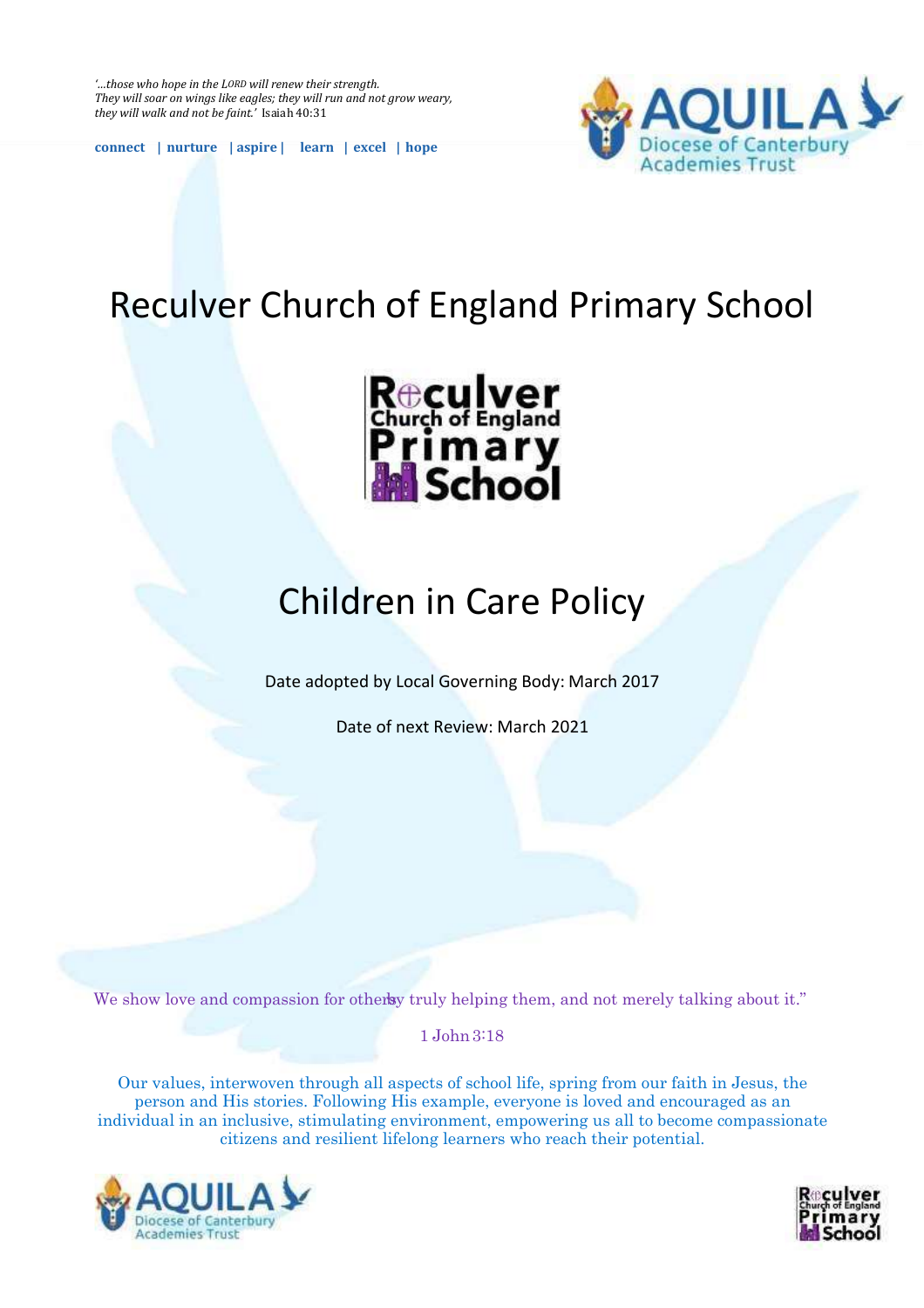## **Contents**

- **Section 1: Purpose of this document**
- **Section 2: Rationale**
- **Section 3: Introduction**
- **Section 4: Aims**
- **Section 5: Admissions**
- **Section 6: Inclusion**
- **Section 7: Allocation of Resources**
- **Section 8: Monitoring of Progress**
- **Section 9: Record Keeping**
- **Section 10: Staff Development**
- **Section 11: Partnership with parents / carers and care workers**
- **Section 12: Links with external agencies / organisations**
- **Section 13: LAC Policy Review and Evaluation**
- **Section 14: Sources of Additional Advice and Information:**

## **Purpose of this document**

To promote the educational achievement and welfare of looked after children within Reculver C.E. Primary School.

# **Emotional Wellbeing and Mental Health**

Reculver CE Primary School is a community and we are mindful of the need to support and protect the Emotional Wellbeing and Mental Health of all members of our community including pupils, staff, wider families, visitors and volunteers. All actions are underpinned by the need to protect Emotional Wellbeing and Mental Health and vigilance in this respect is maintained.

## **Rationale**

Children in Care (CIC) or Looked after children (LAC) are one of the most vulnerable groups in society. The majority of looked after children have suffered abuse or neglect and it is nationally recognised that considerable educational underachievement exists when compared to their peers.

Under the Children Act 1989, a child is '**looked after'** by a local authority if he or she is in their care or provided with accommodation for more than 24 hours by the authority. They fall into four main groups:

- children who are accommodated under a voluntary agreement with their parents (section 20)
- children who are the subjects of a care order (section 31) or interim care order (section 38)
- children who are the subjects of emergency orders for their protection (sections 44 and 46)



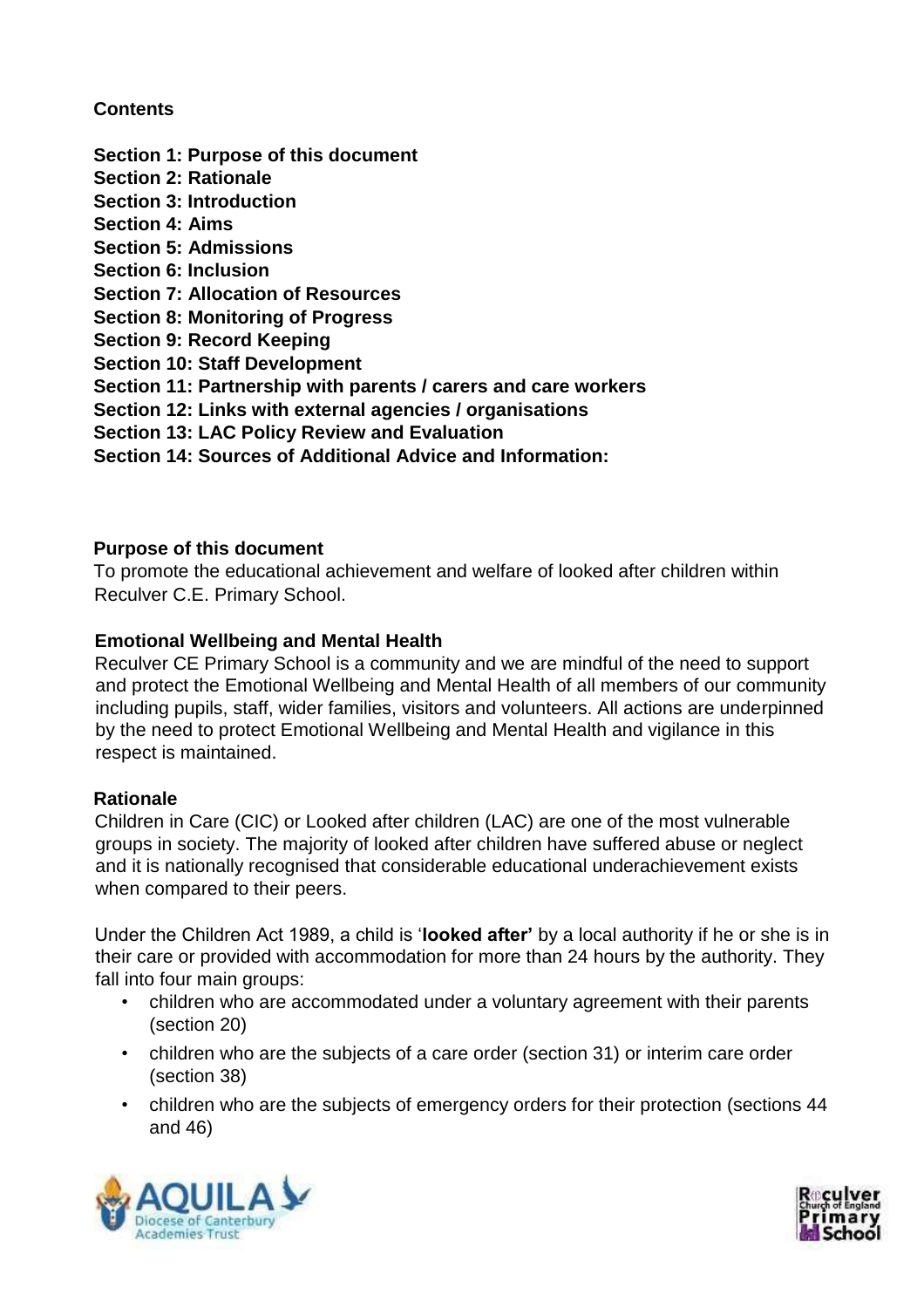• children who are compulsorily accommodated – this includes children remanded to the local authority or subject to a criminal justice supervision order with a residence requirement (section 21).

The term **'In Care'** refers only to children who are subject to a care order by the Court under Section 31 of the Children Act 1989 - they may live with Foster Carers, in a Children's Home, in a Residential School, with relatives or with parents under supervision.

Children who are cared for on a voluntary basis are **'accommodated'** by the local authority under Section 20 of the Children Act – they may live in foster care, in a children's home or in a residential school.

All these groups are said to be **Children in Care (CIC)** or **'Looked After Children' (LAC).** They may be looked after by the Local Authority or may be in the care of another authority but living in Kent.

## **Introduction**

Reculver C.E. Primary School aims to promote the educational attainment, achievement and welfare of Children in Care.

# **The Designated Teacher for Children in Care is Fiona Cunningham.**

The governing body is committed to providing a quality education for all its students based on equality of access, opportunity and outcomes. This policy includes requirements set out in "Statutory guidance on the duty on local authorities to promote the educational achievement of looked after children under Section 52 of the Children Act 2004" (Nov 2005) and associated guidance on the education of looked after children.

## **Aims**

The aims of the school are to:

- ensure that school policies and procedures are followed for looked after children as for all children
- ensure that all looked after children have access to a broad and balanced curriculum
- provide a differentiated curriculum appropriate to the individual's needs and ability
- ensure that looked after students take as full a part as possible in school activities
- ensure that carers and social workers of looked after students are kept fully informed of their child's progress and attainment
- ensure that looked after students are involved, where possible, in decisions affecting their future provision.

## **Admissions**

The Governing Body endorses the Kent County Council Policy for the admission of Children in Care. Due to changes in care placements, Children in Care may enter school



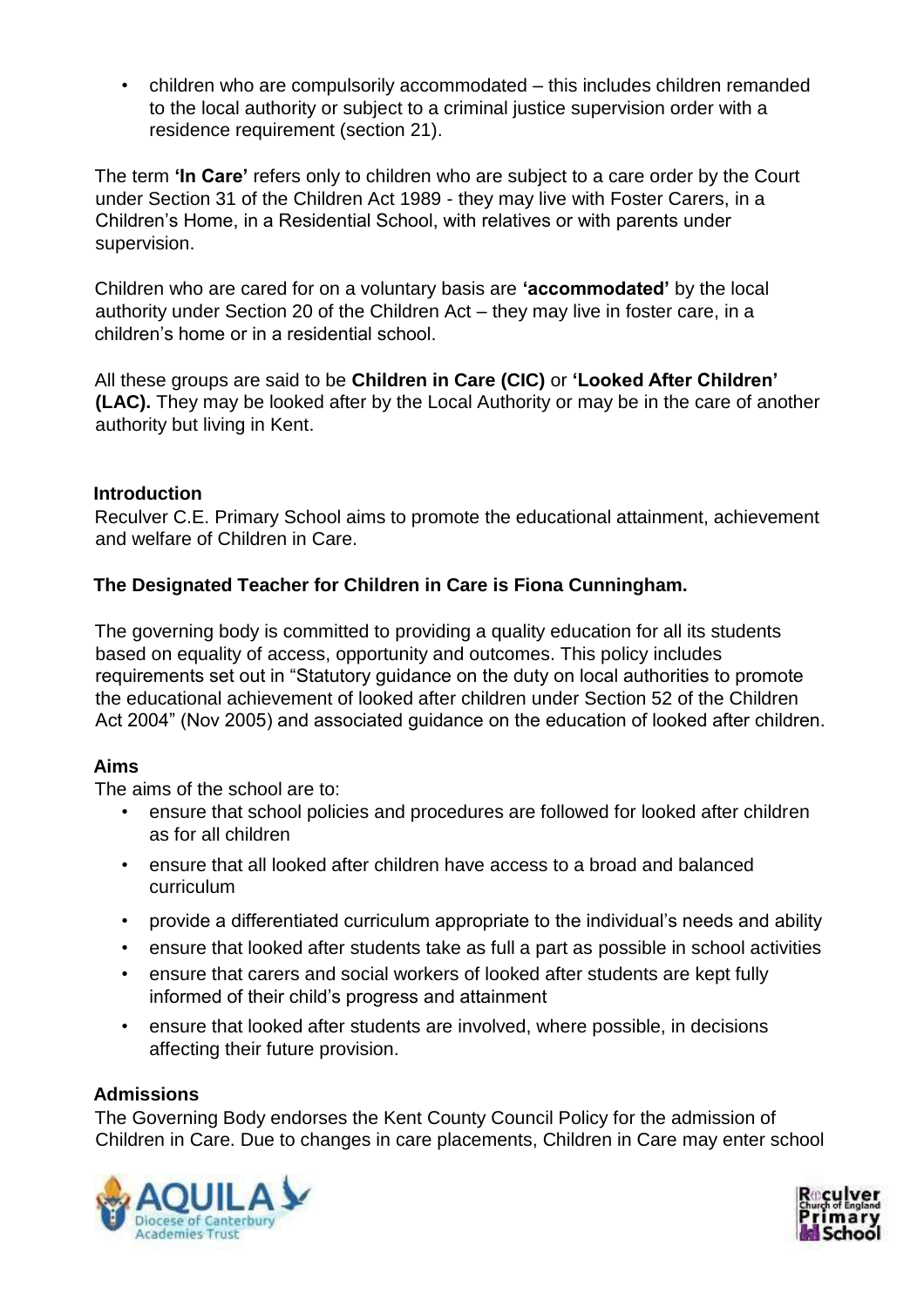at any time in the term. At Reculver C.E. Primary School we believe that it is vital that all new pupils receive a positive welcome and full support for their inclusion in our learning community.

## **Inclusion**

This policy recognises that all students are entitled to a balanced, broadly based curriculum. Our CIC Policy reinforces the need for teaching and learning that is fully inclusive. The Governing Body will ensure the school makes appropriate provision for all looked after students.

# **Allocation of Resources**

The Governing Body will ensure that the school allocates resources to support appropriate provision for CIC, meeting the objectives set out in this policy. We will work in partnership with Kent County Council Virtual School for looked after children and other Virtual Schools for students who are from other Local Authorities, to ensure that looked after children receive the full range of support to which they are entitled to enable them to make progress and achieve.

# **Monitoring the progress of Children in Care**

This school assesses each looked after student's attainment on entry to ensure continuity of learning. The social worker for the looked after child initiates a Personal Education Plan – PEP - within 20 days of the student joining the school, or of entering care, and ensures that the young person is actively involved. Following the initial PEP, the role of the Designated Teacher is to liaise with other agencies involved to arrange further PEP review meetings and produce their part of the EPEP from Kent County Council Virtual School (or other Virtual School, where the child is from another Local Authority) and other agencies. The allocation and purpose of the Pupil Premium Plus (PP+) will be included within the PEP. All PEPs are completed electronically through the online system.

## **Record Keeping**

The Designated Teacher knows all the Children in Care in school and has access to their relevant contact details including parents, carers, KCC Virtual School specialist staff, teacher/support worker and social worker. The status of looked after children is identified within the school's information systems so that information is readily available to all classroom teachers and relevant associate staff. CIC are identified as a vulnerable group when tracking, monitoring and reporting on attainment and progress.

## **Staff Development**

We encourage staff to attend courses that help them to acquire the skills needed to support a CIC. Part of the Designated Teacher's role is to raise awareness of issues associated with CIC within the school and disseminate information.

## **Partnership with parents/carers and care workers**

We believe in developing strong partnerships with parents/carers and care workers to enable CIC to achieve their potential to aid their future economic well-being. Review meetings are an opportunity to further this collaboration and partnership working.